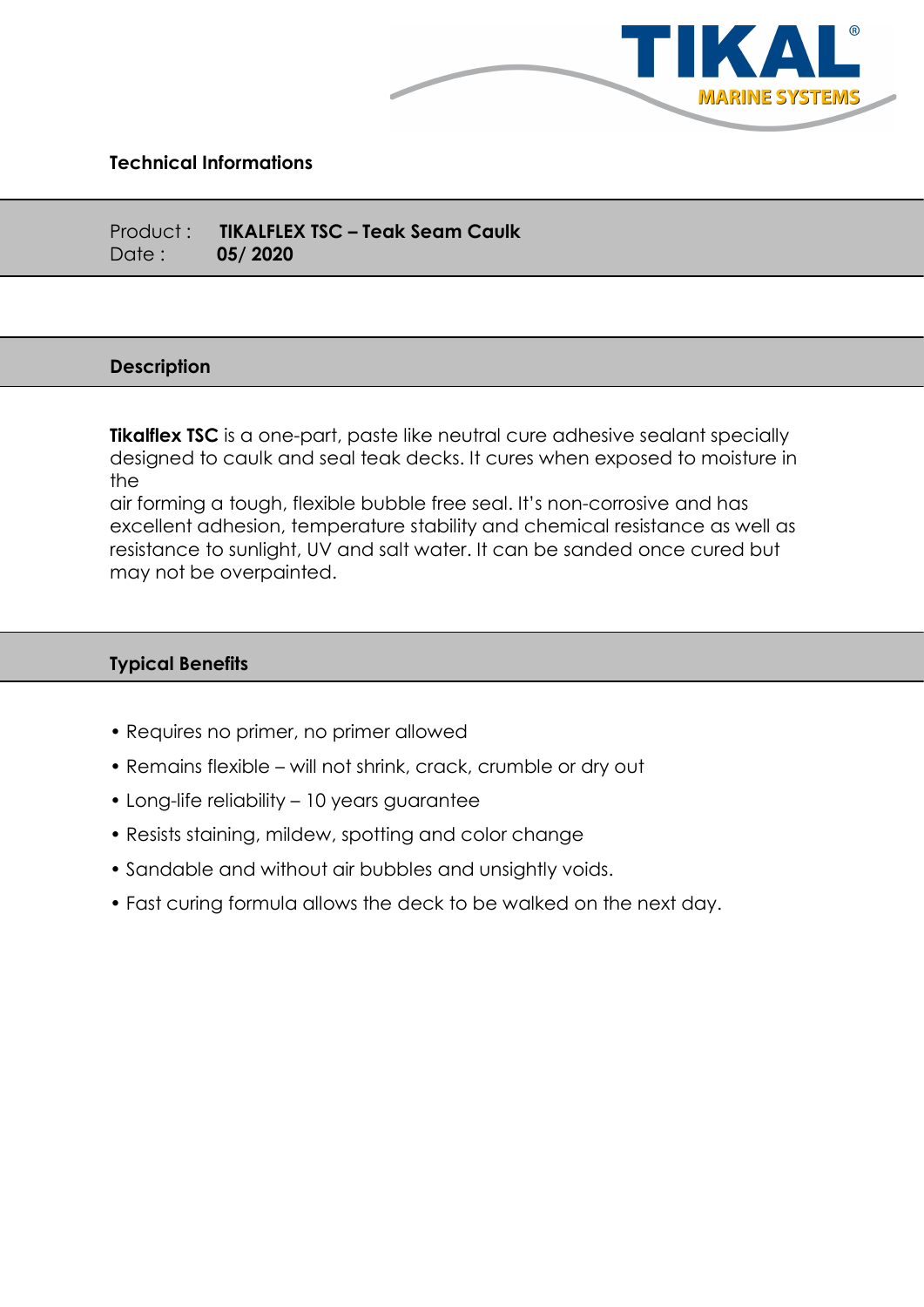

# Typical Properties

| <b>Basis</b>                              | Oxime Silane                         |
|-------------------------------------------|--------------------------------------|
| Consistancy                               | Paste                                |
| <b>Curing system</b>                      | Moisture curing                      |
| Color                                     | Black, Grey,<br>special white        |
| <b>Extrusion Rate</b>                     | Approx. 230g/min                     |
| <b>Skin Formation</b>                     | Ca. 5 min                            |
| <b>Tack Free Time</b>                     | Ca. 30 min                           |
| Curing speed (25°C /<br>65% R.H.)         | Ca. 3 mm/24h                         |
| <b>Hardness</b>                           | 30 Shore A                           |
| Density                                   | Ca 1,25 g/ml                         |
| <b>Tensile Strength</b>                   | $Ca$ 1,8 N/mm <sup>2</sup>           |
| Adhesion to Teak                          | 3 N/mm                               |
| <b>Elongation at break</b><br>(DIN 53504) | 250 %                                |
| Modulus at 100%<br>elongation             | $1,2$ N/mm <sup>2</sup>              |
| Temperature resistance                    | $-30 °C \rightarrow 150 °C$          |
| Application<br>temperature                | $5^{\circ}C \rightarrow 45^{\circ}C$ |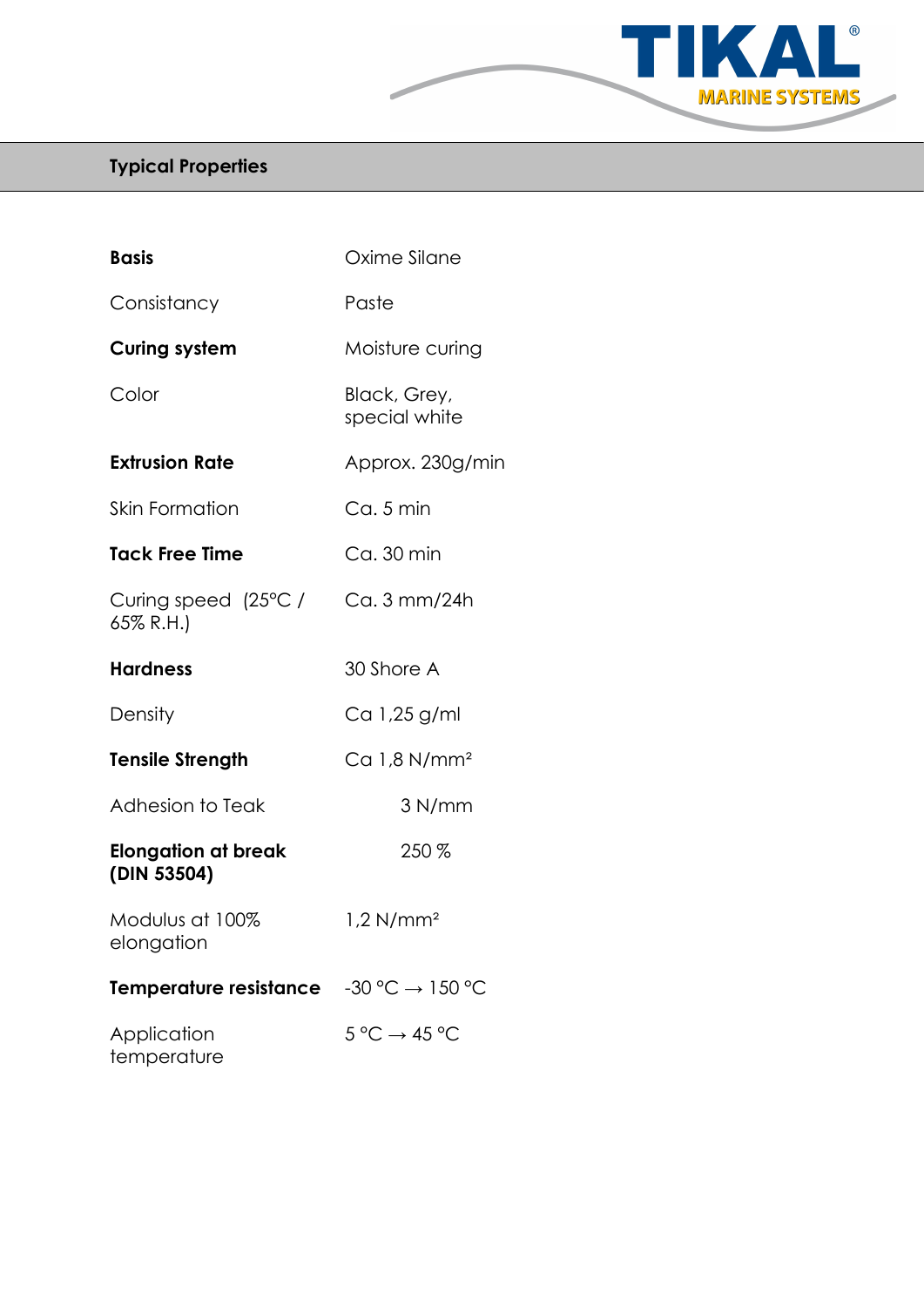

## Clean-up

Excess sealant can be easily cleaned off tools and nonporous surfaces while in the uncured state, using Tikalflex Cleaner C or Tikalflex Cleaning whipes. For cleaning hands use Tikalflex Cleaning whipes. Never usw mineral / white spirits Cured material can only be removed mechanicaly.

## **Limitations**

Do not use acid cleaning solutions to clean surfaces. Paint and varnish will not adhere to Tikalflex TSC.

## Storage and Shelf Life

When stored in original unopened container at or below 26°C (79°F) best as dry and cold as possible.

Products has a shelf life of: Cartridge 16 month from date of manufacture Sausages 18 months from date of manufacture

# Packaging

**Tikalflex TSC** for teak decks is available 310 ml cartridges comes in cases of 12 in each 592 ml sausages comes in cases of 16 in each.

## Caution - Safety

Direct contact of uncured sealant irritates eyes and may irritate skin. Overexposure to vapor may irritate eyes, nose and throat.

Use with adequate ventilation. Do not handle contact lenses with sealant on hands. For further info, request for MSDS